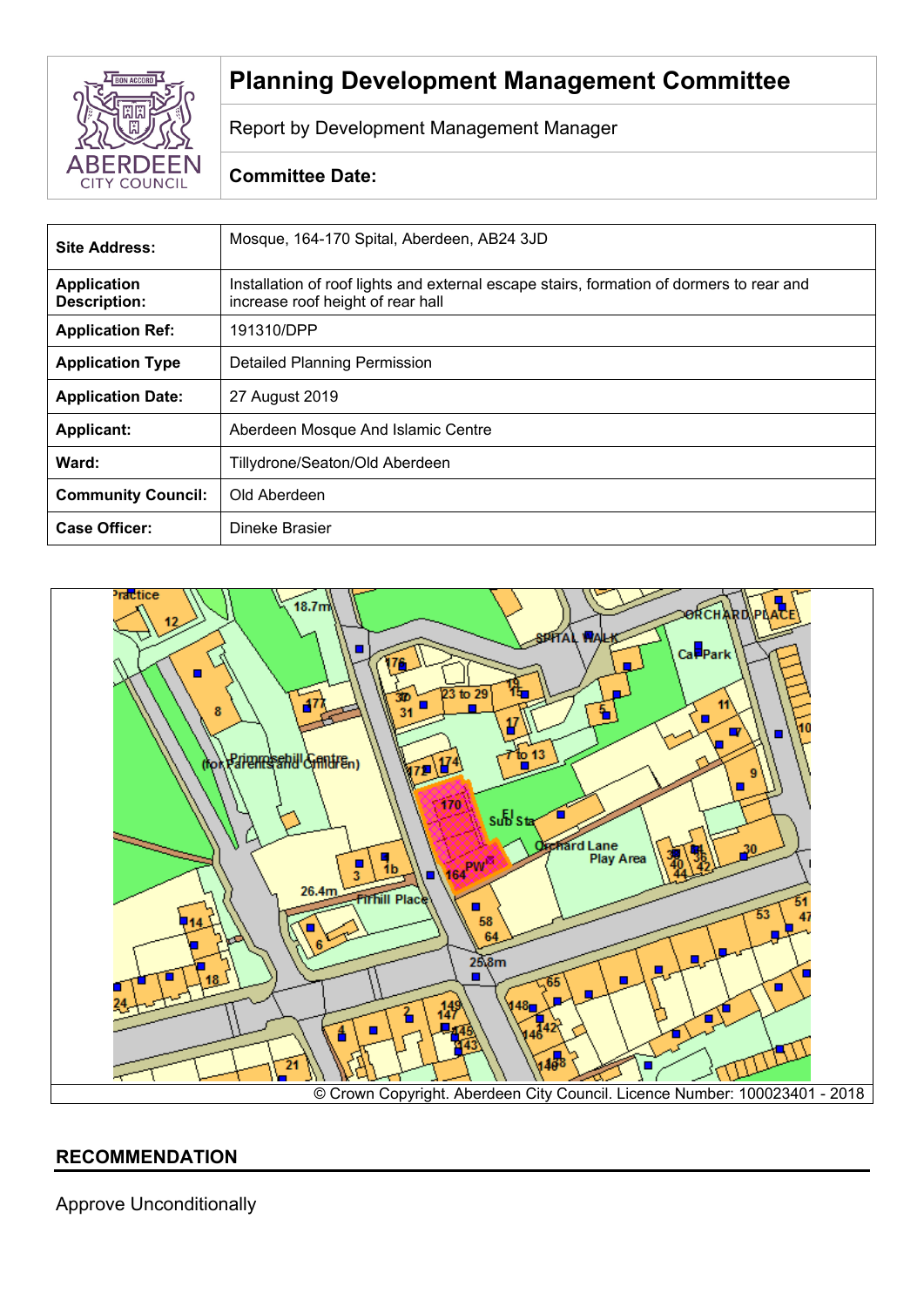#### **APPLICATION BACKGROUND**

#### **Site Description**

The application site comprises a collection of four buildings with separate entrances, used together as a mosque. The complex consists of three matching two storey buildings and a lower single storey building. All are finished in granite to the front, render to the rear with slated pitched roofs.

The site is located in the Old Aberdeen Conservation Area and is in an area designated as an existing community facility due to the presence of the University of Aberdeen.

#### **Relevant Planning History**

171356/DPP – Change of use from Class 9 (dwelling house) to Class 10 (non-residential institutions) (retrospective) – Approved conditionally 20 February 2018

#### **APPLICATION DESCRIPTION**

#### **Description of Proposal**

The proposed development consists of the following elements:

- a. Construction of three matching dormers to the rear roofslope of the three two storey buildings. The dormers would be centrally located in each roofslope, be clad in zinc standing seam; and measure c.3m by c.1.5m;
- **b.** Construction of ten matching conservation style velux windows in the front roofslope and one in the rear roof slope of the single storey building, each measuring c.1.2m by c.0.8m;
- **c.** Raising of the roof and wallhead of the rear projection of the single storey building by c.1m.

#### **Supporting Documents**

All drawings and supporting documents listed below can be viewed on the Council's website at:

[https://publicaccess.aberdeencity.gov.uk/online](https://publicaccess.aberdeencity.gov.uk/online-applications/applicationDetails.do?activeTab=documents&keyVal=PWVVGPBZIX400)[applications/applicationDetails.do?activeTab=documents&keyVal=PWVVGPBZIX400](https://publicaccess.aberdeencity.gov.uk/online-applications/applicationDetails.do?activeTab=documents&keyVal=PWVVGPBZIX400) .

Supporting statement by the applicant setting out that the additional space created will primarily be used for back office uses such as an office, board meeting room, seminar room and storage areas.

#### **Reason for Referral to Committee**

The application has been referred to the Planning Development Management Committee because the Old Aberdeen Community Council has lodged an objection, and therefore, as the application is recommended for approval, it falls outwith the scheme of delegation.

#### **CONSULTATIONS**

**Old Aberdeen Community Council** – No design statement has been submitted, and the drawings are not clear in terms of the proposed new works/ new facilities. Therefore, unable to make an assessment of potential impact to local traffic/parking and, possibly, noise, both issues which have attracted comments from the community in the past.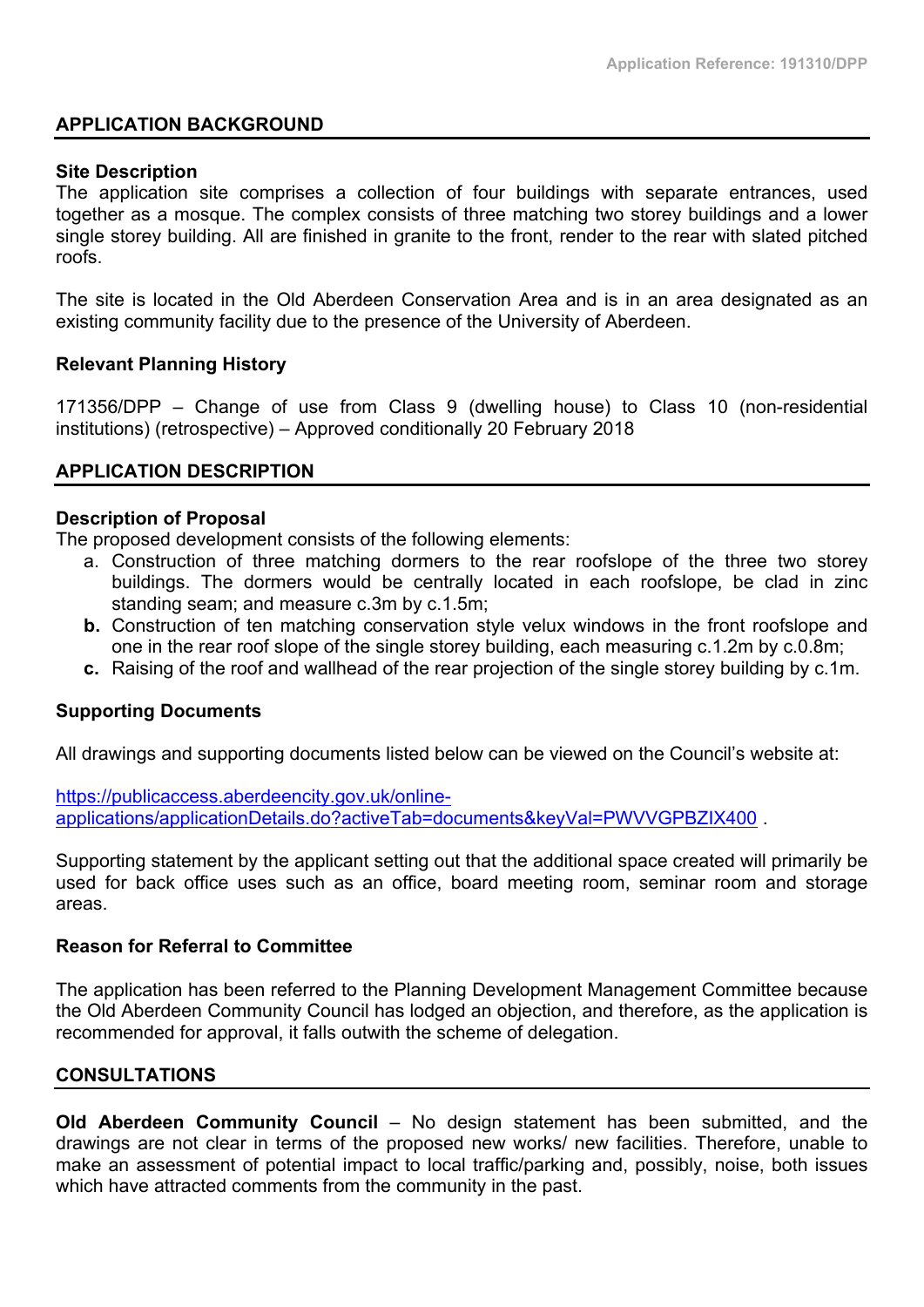**Roads Development Management** – No objection. This proposal would create additional office space and meeting rooms within the top/attic floor but does not provide additional prayer rooms, therefore it is not considered that the proposal shall impact or fundamentally change the day to day operation of the site. Although the site does not currently provide any associated car parking provision it is not considered that the proposal shall be detrimental to the existing situation.

The site is currently well served in terms adequate pedestrian links serving the surrounding area, public transport links along the Spital, which also forms part of National Cycle Route 1.

#### **REPRESENTATIONS**

None received.

# **MATERIAL CONSIDERATIONS**

#### **Legislative Requirements**

Sections 25 and 37(2) of the Town and Country Planning (Scotland) Act 1997 require that where, in making any determination under the planning acts, regard is to be had to the provisions of the Development Plan and that determination shall be made in accordance with the plan, so far as material to the application unless material considerations indicate otherwise.

Section 64 of the Planning (Listed Buildings and Conservation Areas) (Scotland) Act 1997 places a duty on planning authorities to preserve and enhance the character or appearance of conservation areas.

# **National Planning Policy and Guidance**

Scottish Planning Policy (SPP) Historic Environment Policy for Scotland (HEPS)

# **Aberdeen City and Shire Strategic Development Plan (2014) (SDP)**

The purpose of the SDP is to set a spatial strategy for the future development of the Aberdeen City and Shire. The general objectives of the plan are promoting economic growth and sustainable economic development which will reduce carbon dioxide production, adapting to the effects of climate change, limiting the use of non-renewable resources, encouraging population growth, maintaining and improving the region's built, natural and cultural assets, promoting sustainable communities and improving accessibility.

From the 29 March 2019, the Strategic Development Plan 2014 will be beyond its five-year review period. In the light of this, for proposals which are regionally or strategically significant or give rise to cross boundary issues between Aberdeen City and Aberdeenshire, the presumption in favour of development that contributes to sustainable development will be a significant material consideration in line with Scottish Planning Policy 2014.

The Aberdeen City Local Development Plan 2017 will continue to be the primary document against which applications are considered. The Proposed Aberdeen City & Shire SDP 2020 may also be a material consideration.

# **Aberdeen Local Development Plan (2017)**

D1: Quality Placemaking by Design CF1: Existing Community Sites and Facilities D4: Historic Environment

#### **Supplementary Guidance and Technical Advice Notes**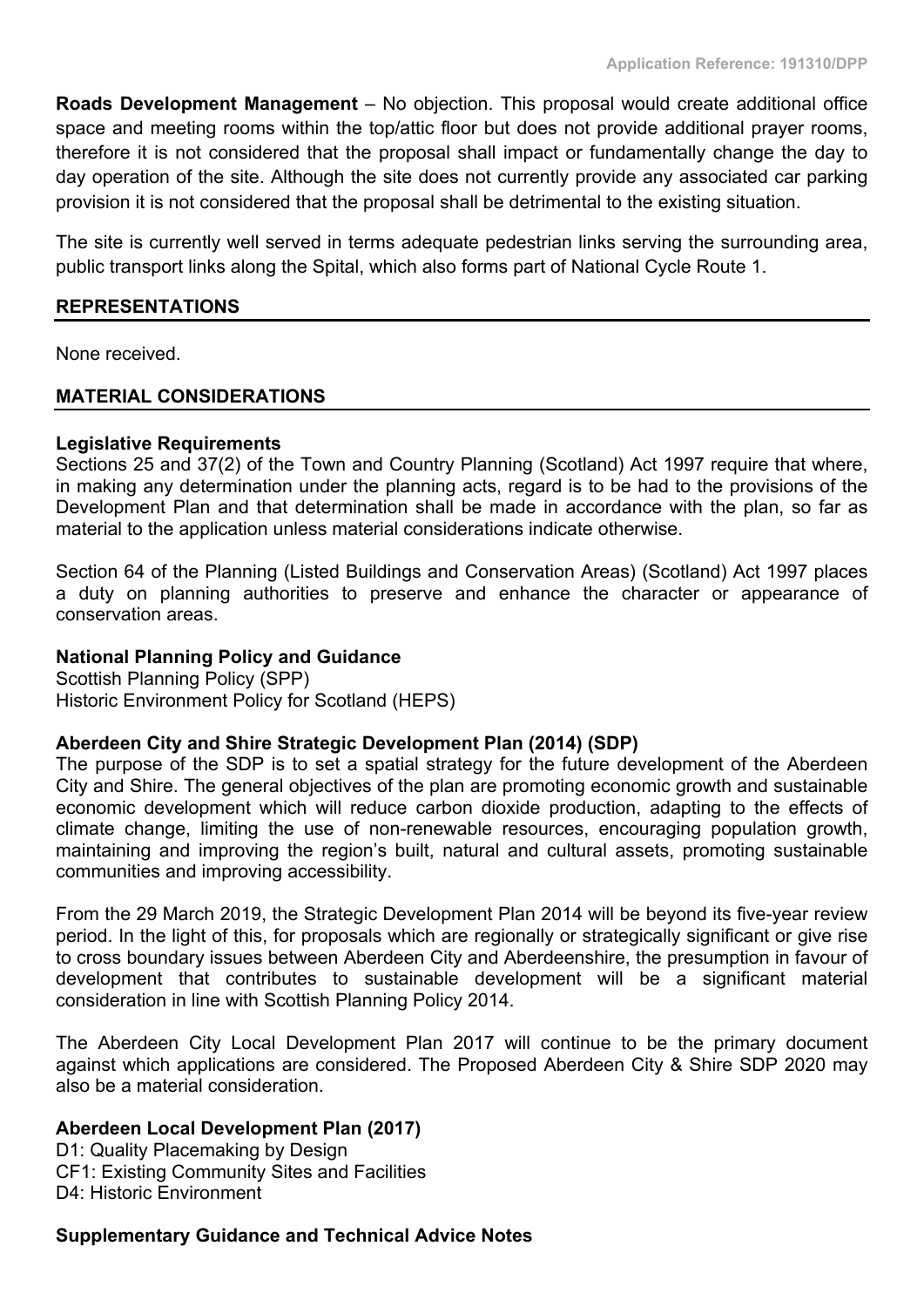#### **EVALUATION**

## **Aberdeen City and Shire Strategic Development Plan (2014)**

In terms of assessment against the Strategic Development Plan, due to the small scale of this proposal the proposed development is not considered to be strategic or regionally significant, or require consideration of cross-boundary issues and, therefore, does not require detailed consideration against the SDP

#### **Principle of Development**

The site is located in an area designated as an existing community facility, and policy CF1 applies. The designation is due to the presence of the University of Aberdeen in the general surrounding area. This policy sets out that where such an area contains other uses than that for which the area has been designated (in this case the university), and these uses make a positive contribution to the character and community identity of the area, then any proposal for development that would not have a detrimental impact on the community facility, the character of the area or the vitality of the local community will be accepted in principle. In this case, the site is an existing religious institution that seeks to maximise accommodation within the current site through utilising the existing roof space for back office uses such as an office and board meeting room. It is considered that such an intensification of an existing use would not have a detrimental impact on the character of the area or the vitality of the local community, and as such the principle of the development would comply with policy CF1.

#### **Impact on the Old Aberdeen Conservation Area**

To determine the effect of the proposal on the character of the area it is necessary to assess it in the context of policy D1. This policy recognises that not all development will be of a scale that makes a significant placemaking impact but recognises that good design and detail adds to the attractiveness of the built environment. In addition, the site is located in the Old Aberdeen Conservation Area, and policy D4 applies. This policy sets out that the Council will protect, preserve and enhance the historic environment in line with Scottish Planning Policy, SHEP (now HEPS) and its own supplementary guidance and conservation area character appraisals.

In this case, the row of four terraced buildings together comprising the application property are relatively modern, finished in granite to the front and render to the rear with slated pitched roofs. In themselves, they do not significantly contribute nor distract from the existing character of the surrounding conservation area.

#### Dormers

The dormers would be located to the rear of the buildings, measure c.3m by c.1.5m and be finished in zinc standing seam cladding. Even though technically the buildings are not residential, the Householder Development Guide sets out criteria in relation to the construction of dormers that would equally apply in this case. It specifically mentions that non-traditional dormers may be accepted on the rear of non-listed buildings in conservation areas. It is considered that the proposed dormers would comply with the criteria as set out in the HDG for the following reasons: the dormers would not dominate or overwhelm the original roof; would not be built directly off the wallhead, would not extend to the ridge, and would be set in more than 600mm from the gable or party wall of each individual property; and would contain significantly more glazing than solid with windows at the extremities. Proposed materials would be zinc, which would not match the roofing materials for the existing buildings. However, taking account of the modest size of the proposed dormers, the existing materials on the rear of the properties consisting of a mix of render for the walls and slates for the roofs, it is considered that the use of this non-traditional material would be acceptable, and would form an acceptable contrast in this context. As such, it is considered that the proposed dormers, due to their scale, design and positioning on the roofs, would not detract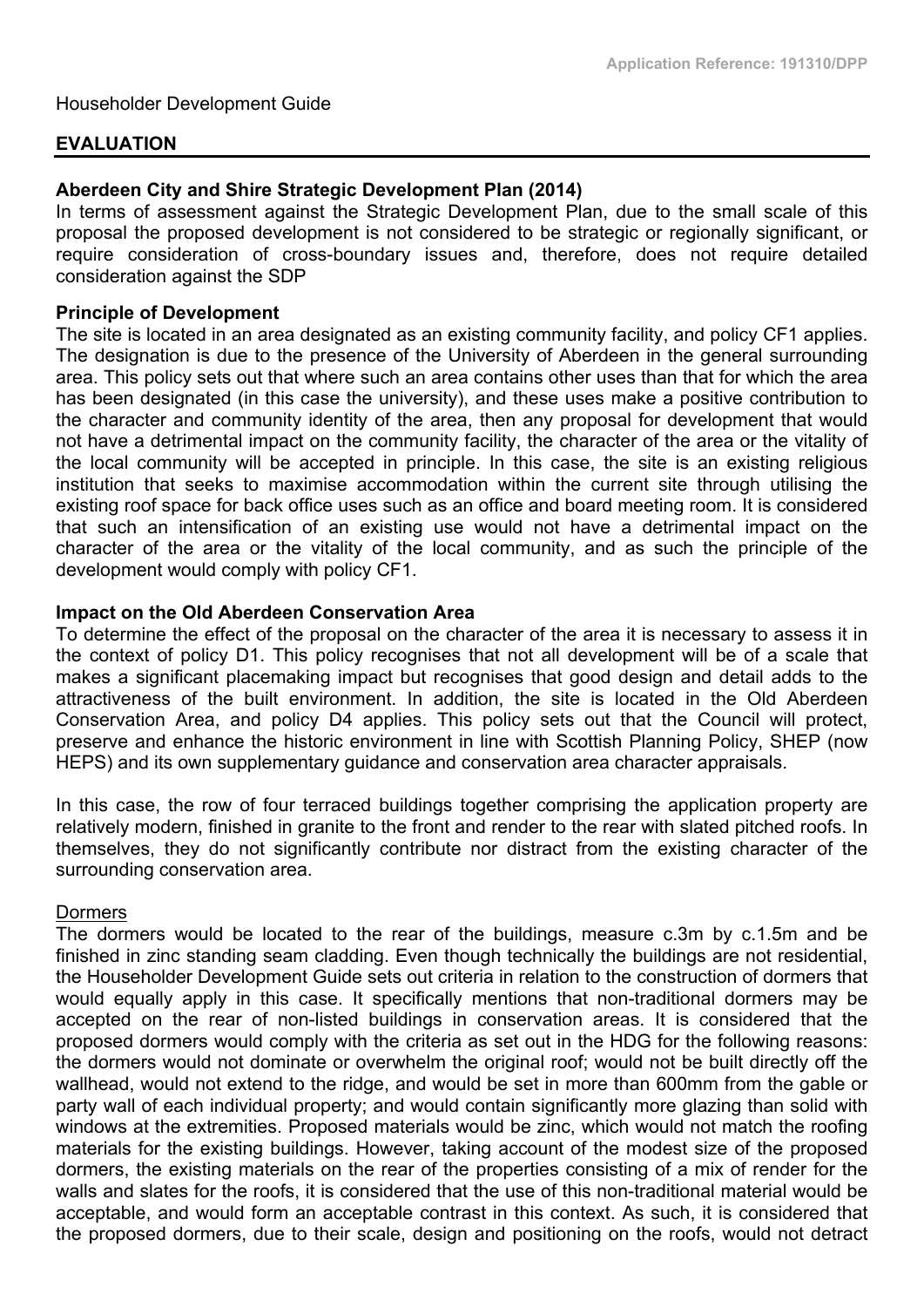from the character and appearance of the Old Aberdeen Conservation Area, and as such would preserve the existing historic environment in line with policy D4 and relevant national policy and guidance.

## Rooflights

A total of ten rooflights would be positioned to the front and one rooflight to the rear roof slope. All would match in design and size and would measure c.1.2m by c.0.8m. All rooflights would be conservation style and have recessed flashings. To the front, the roof lights would be spread equally over the four buildings, resulting in each individual roof receiving two or three rooflights. As such, it is considered that the proposed rooflights would not have a dominating impact on the roofslope and not detract from the character of the original buildings or the surrounding conservation area. Furthermore, the single rooflight to the rear would be acceptable, and not have a detrimental impact on the surrounding area. As such, this part of the proposal is considered to preserve the character of the surrounding Conservation Area, in compliance with policy D4 and relevant national policy and guidance.

#### Raising of the roof

The final part of the proposal is to raise the wallhead and roof height of the existing rear projection. Currently, the ground floor level in this projection is lower than that in the main building resulting in a step down between the front and rear prayer hall. The proposal is to raise the floor level in the rear prayer hall to allow for a single, level prayer hall, and thus improving access. This would necessitate raising the wallhead and roof height of this projection by c.975mm. Currently, the eaves of the rear projection sit well below the eaves of the main building. Raising the wallhead would result in the eaves height of the projection matching those of the main building, whilst the ridge height of the roof would still sit well below the ridge height of the main building. As such, the projection would remain subservient in character to the original building. Proposed materials would match the existing building, with the existing slates reused for the roof. As such, this part of the proposal is considered not to have a detrimental impact and would thus preserve the character of the Old Aberdeen Conservation Area, in compliance with policy D4 and relevant national policies and guidance.

# **Impact on residential amenity**

The site is located on the corner of Spital and Orchard Lane and is set within a cluster of residential properties to the north, north east, east and south. Due to their small scale and massing, the proposed alterations to the buildings would not result in a significant loss of light to any of these dwellings.

The rear of the buildings look out over a shared communal drying green/ outdoor amenity area. This area is currently overlooked by the surrounding dwellings and the rear windows of the application property. The construction of the dormers would therefore not result in a significant increase of overlooking of this space, nor would it result in direct overlooking of any neighbouring residential dwellings.

As the proposal is unlikely to attract significantly more visitors to the premises than in the current layout, it is not considered that there will be an unacceptable impact on residential amenity in relation to noise.

As such, the proposal would not have a detrimental impact on the residential amenity of any neighbouring dwellings.

#### **Impact on parking**

The proposal would maximise usage of the buildings through a loft conversion, in effect increasing its floorspace. However, a supporting statement has been submitted, setting out that the proposed uses for these rooms are 'back office' uses, such as an office, board meeting room and storage